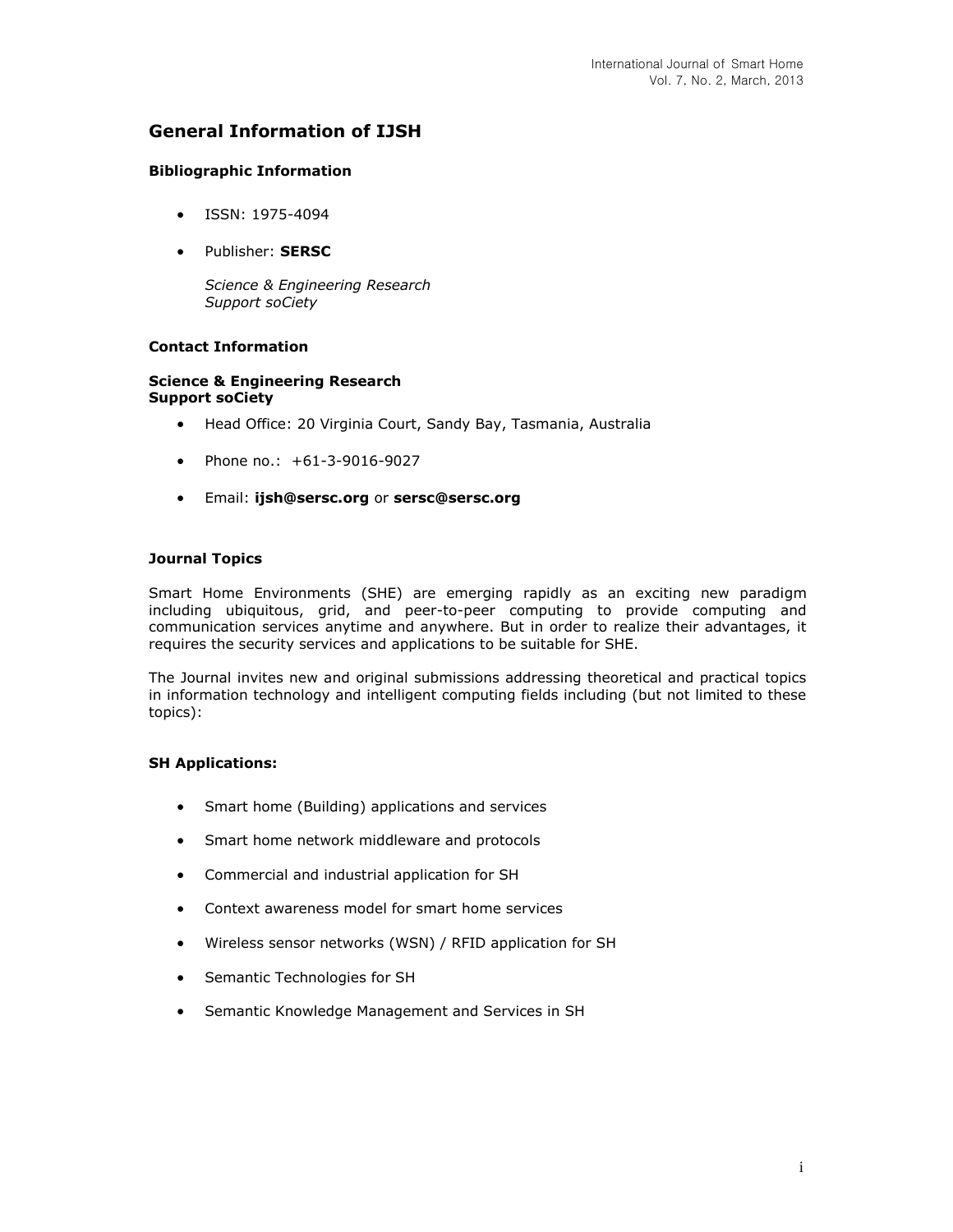# **SH Security:**

- Multimedia Security and Services in SH
- Smart home security issues and model
- Access control and privacy protection in SH
- Forensics and Security Policy in SH
- WSN / RFID Security in SH
- **•** Security Protocol for smart home service

# **SH Embedded Hardware and Software:**

- Embedded Hardware Support for SH
- Embedded Software for SH
- Embedded System Architecture for SH
- Real-time OS for SH
- Smart and Personal Devices for SH
- Power-Aware Computing for SH
- Middleware for SH
- Specification, Validation and Verification of Embedded Software

# **Associate Editors**

**Sajid Hussain** Acadia University, Canada

**Yan Zhang**  Simula Research Laboratory, Norway

**Houcine Hassan**  Universidad Politecnica de Valencia, Valencia, Spain

# **Daqing Zhang**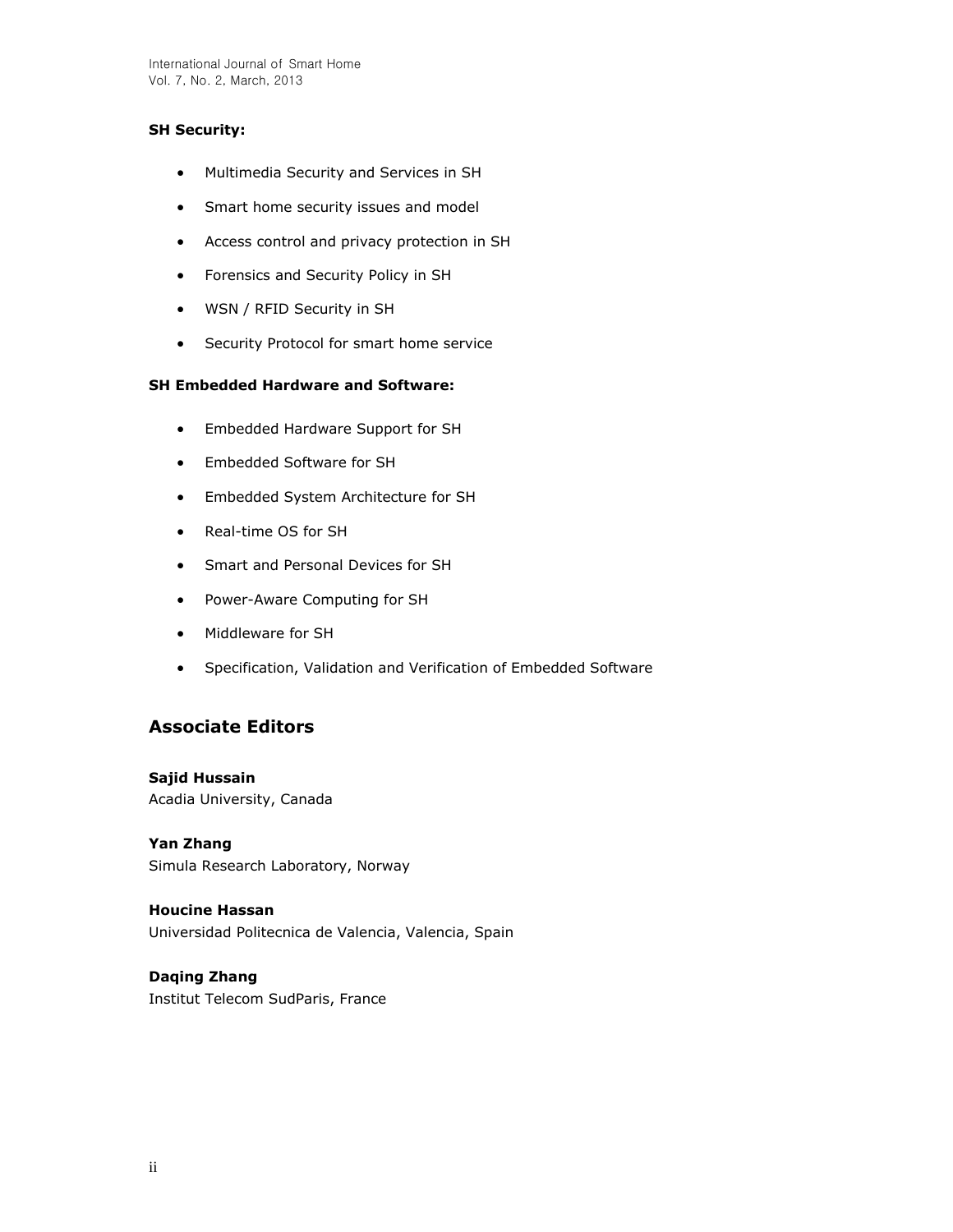# **Advisory Board (AB)**

- Ching-Hsien Hsu (Chung Hua University, Taiwan)
- Javier Lopez (University of Malaga, Spain)
- Jianhua Ma (Hosei University, Japan)
- Jiannong Cao (The Hong Kong Polytechnic University, Hong Kong)
- Laurence T. Yang (St Francis Xavier University, Canada)
- Tai-hoon Kim (Hannam University, Korea)
- Witold Pedrycz (University of Alberta, Canada)

# **General Editors (GE)**

- George Roussos (University of London, UK)
- Hesham H. Ali (University of Nebraska at Omaha, USA)
- Kia Makki (Florida International University, USA)
- Michael Beigl (University of Karlsruhe, Germany)
- Niki Pissinou (Florida International University, USA)

#### **Editorial Board (EB)**

- Alex Zhaoyu Liu (University of North Carolina at Charlotte, USA)
- Ali Shahrabi (Glasgow Caledonian University, UK)
- Andry Rakotonirainy (Queensland University of Technology, Australia)
- Anind K. Dey (Carnegie Mellon University, USA)
- Antonio Coronato (ICAR-CNR, Italy)
- Antonio Pescape' (University of Napoli i°Federico IIi±, Italy)
- Arek Dadej (University of South Australia, Australia)
- Bessam Abdulrazak (University of Florida, USA)
- Biplab K. Sarker (University of New Brunswick, Fredericton, Canada)
- Bo Yang (University of Electronic Science and Technology of China)
- Bo-Chao Cheng (National Chung-Cheng University, Taiwan)
- Borhanuddin Mohd Ali (University of Putra Malaysia, Malaysia)
- Chunming Rong (University of Stavanger, Norway)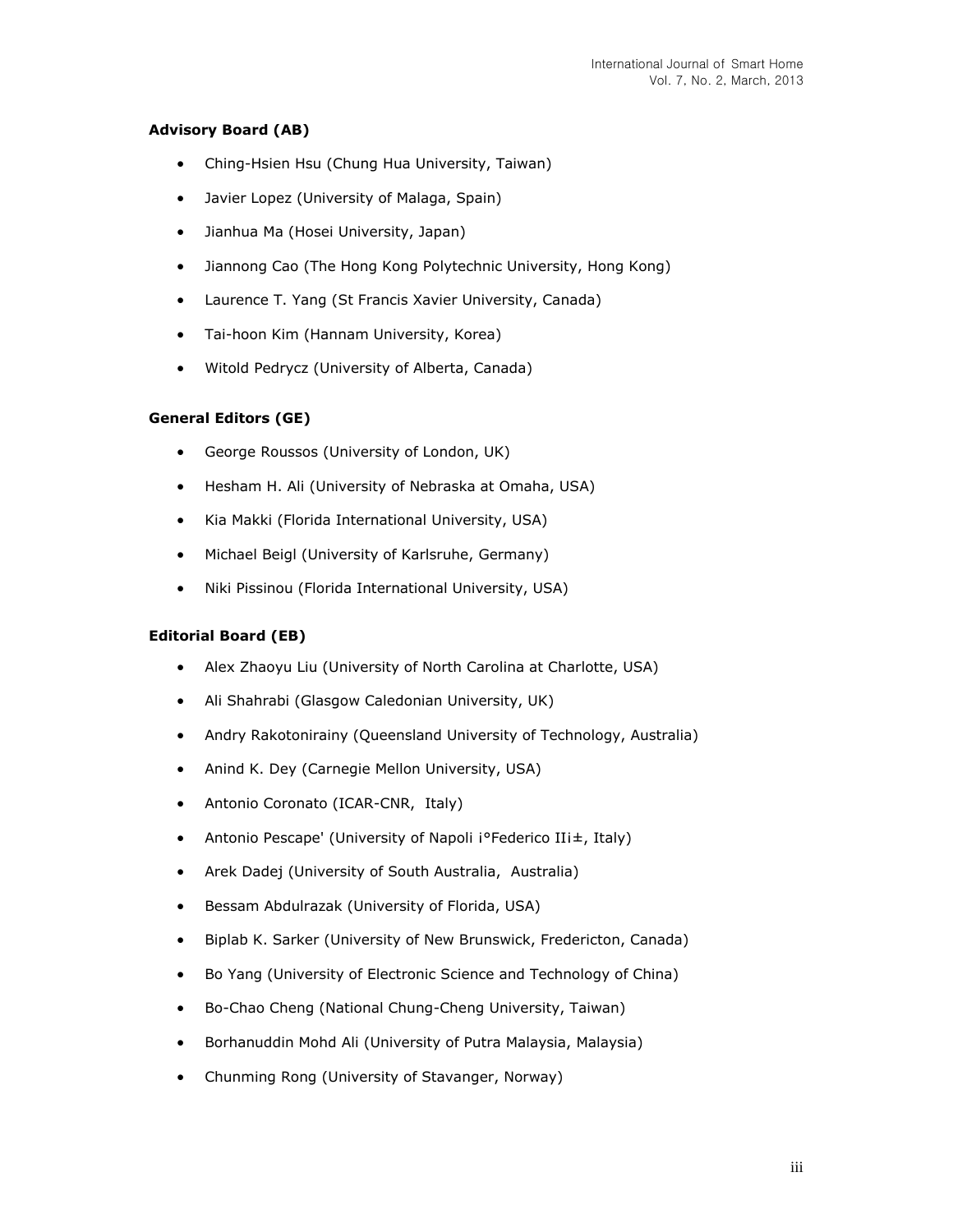- Damien Sauveron (University of Limoges, France)
- Debasish Ghose (Indian Institute of Science, India)
- Eung-Nam Ko (Baekseok University, Korea)
- Fabio Martinelli. (National Research Council C.N.R., Italy)
- Fevzi Belli, (University of Paderborn, Germany)
- Gerd Kortuem (Lancaster University, UK)
- Geyong Min (University of Bradford, UK)
- Giuseppe De Pietro ( ICAR-CNR, Italy)
- Hakan Duman (British Telecom, UK)
- Hans-Peter Dommel (Santa Clara University, USA)
- Hongli Luo (Indiana University, USA)
- Huirong Fu (Oakland University, USA)
- Hung-Chang Hsiao (National Cheng Kung University, Taiwan)
- HwaJin Park (Sookmyung Women's University , Korea)
- Ibrahim Kamel (University of Sharjah, UAE)
- Ilsun You (Koea Bible University, Korea)
- Irfan Awan (University of Bradford, UK)
- Jiann-Liang Chen (National Dong Hwa University, Taiwan)
- Jianzhong Li (Harbin Inst. of Technology, China)
- Jin Wook Lee (Samsung Advanced Institute of Technology, Korea)
- Joohun Lee (Dong-Ah Broadcasting College,Korea)
- Jordi Forne (Universitat Politecnica de Cataluny, Spain)
- Juan Carlos Augusto (University of Ulster at Jordanstown, UK)
- Karen Henricksen (NICTA, Australia)
- Kuei-Ping Shih (Tamkang University, Taiwan)
- LF Kwok (City University of Hong Kong, HK)
- Liudong Xing (University of Massachsetts Dartmouth, USA)
- Marc Lacoste (France Télécom Division R&D, France)
- Mei-Ling Shyu (University of Miami, USA)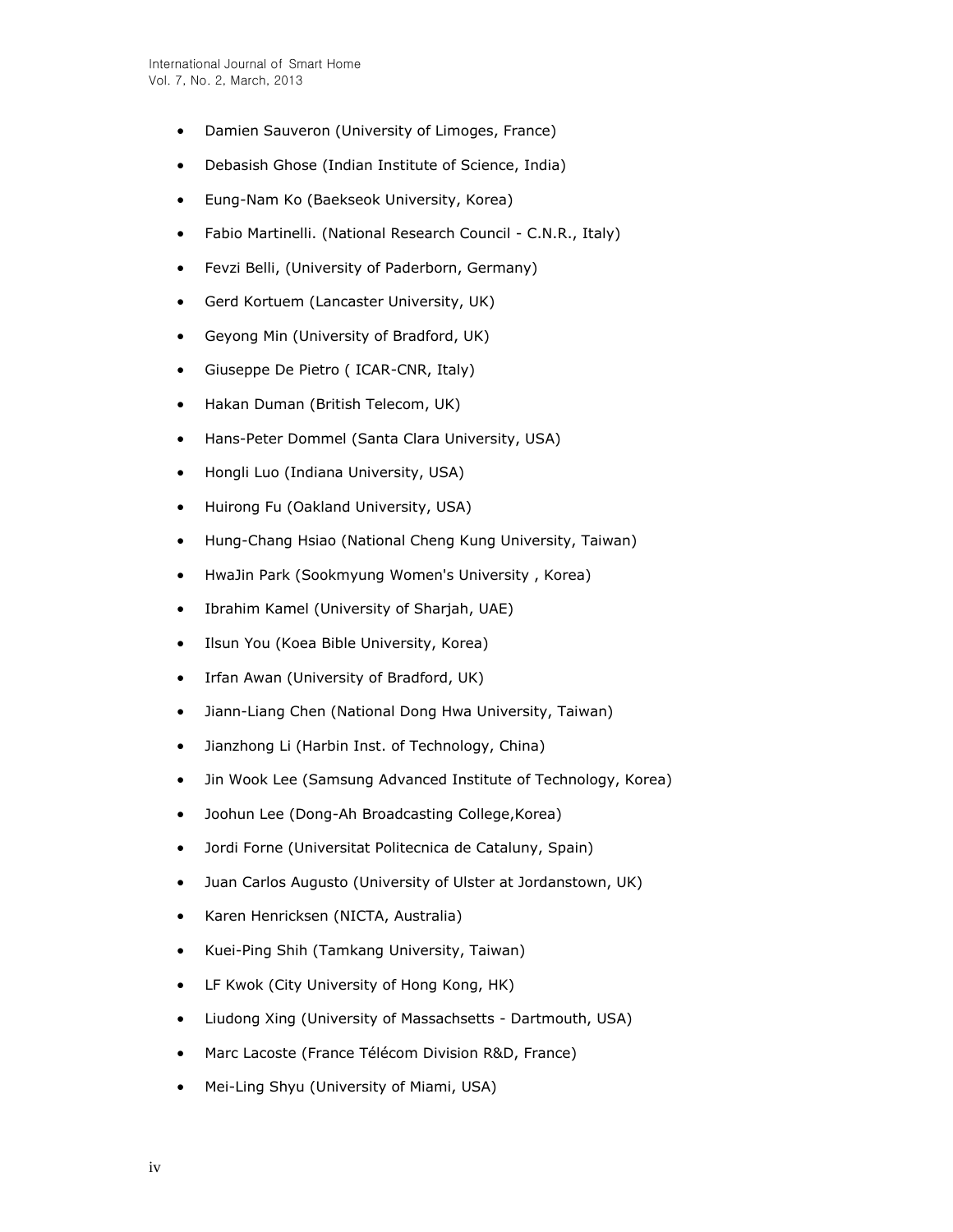- Mounir Mokhtari (INT/GET, France)
- Paris Kitsos (Hellenic Open University, Greece)
- Pedro M. Ruiz Martinez (Univ. of Murcia, Spain)
- Phillip G. Bradford (The University of Alabama, USA)
- Pilar Herrero (Universidad Politécnica de Madrid, Spain)
- Qi Shi (Liverpool John Moores University, UK)
- Rodrigo de Mello(University of Sao Paulo, Brazil)
- Serge Chaumette (Université Bordeaux 1,France)
- Shaohua TANG (South China University of Technology, China)
- Stefanos Gritzalis (University of the Aegean, Greece)
- Tatsuya Yamazaki (NICT, Japan)
- Toshihiro Yamauchi (Okayama University, Japan)
- Tsung-Chuan Huang (National Sun Yat-sen University, Taiwan)
- Tsutomu Terada (Osaka University, Japan)
- Umberto Villano (Universita' del Sannio, Italy)
- Vincenzo De Florio (University of Antwerp, Belgium)
- Vipin Chaudhary (Wayne State University to University at Buffalo, SUNY)
- Wen-Shenq Juang (Shih Hsin University, Taiwan)
- Xinwen Fu (Dakota State University, USA)
- Yang Guangwen (Tsinghua University, P.R.China)
- Yoshiaki HORI (Kyushu University, Japan)
- Young Yong Kim (Yonsei University, Korea)
- Chunming Rong (University of Stavanger, NORWAY)
- Luciano Bononi (University of Bologna, Italy)
- Lingyang Song (Philips Research Laboratories, UK)
- Josef Noll (UniK/University of Oslo, Norway)
- Jianhua He (Swansea University, UK)
- Mieso Denko (University of Guelph, Canada)
- Chik How Tan (Gjøvik University College, Norway)